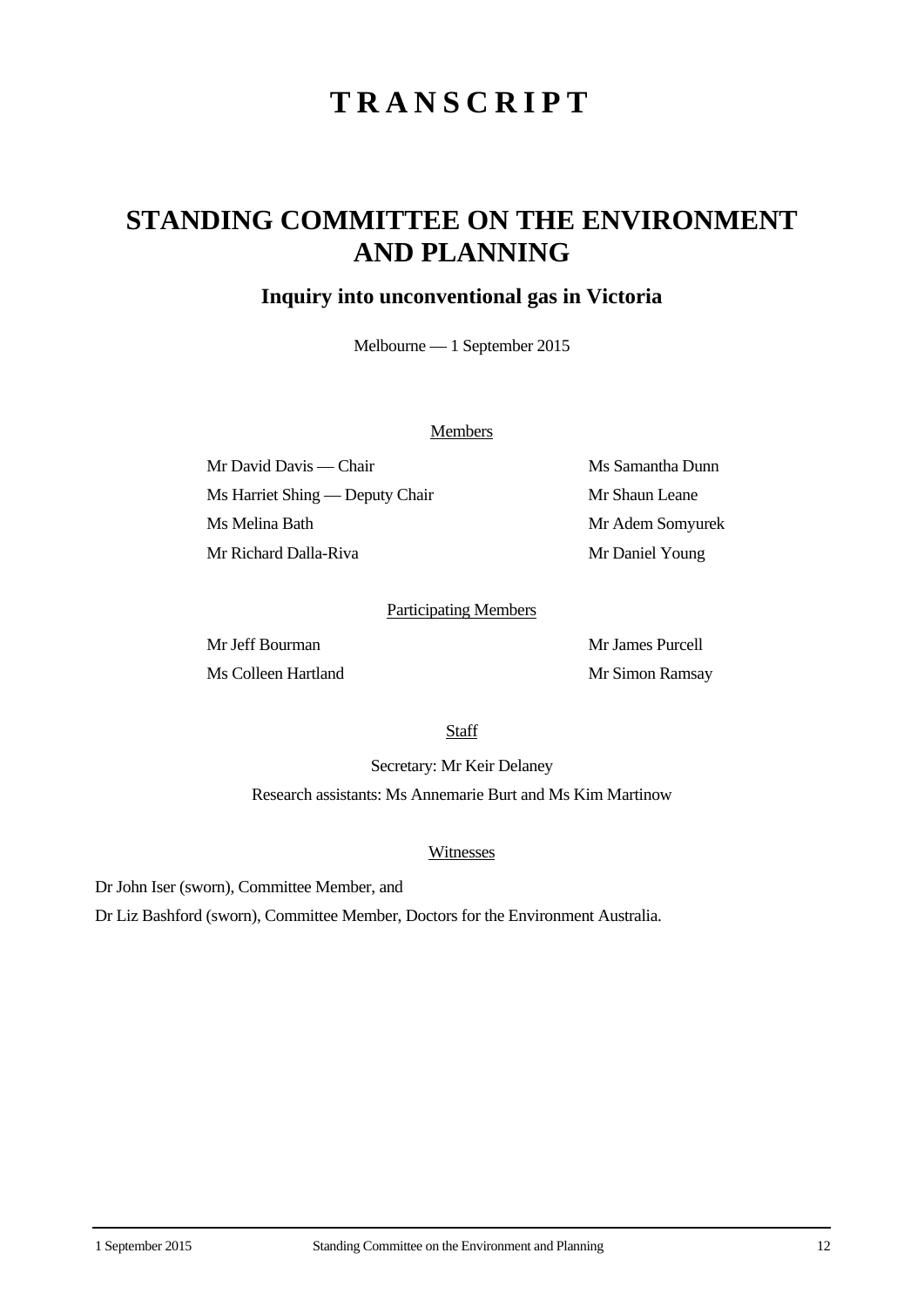**The CHAIR** — I welcome Dr Liz Bashford and Dr John Iser from Doctors for the Environment to the table. I ask the two doctors to make an initial submission. We have about half an hour in total, so we will be as sharp as we can be with the time.

**Dr ISER** — I thank you for the opportunity to speak to the committee today. I am speaking on behalf of my colleague, Liz Bashford, and Doctors for the Environment Australia, which is abbreviated as DEA. This is an organisation of medical doctors with a primary focus on the health harms of environmental damage and pollution, our major concern being that of the adverse health effects of global warming and climate change. In our presentation today you will notice considerable overlap with the presentation just given by Professor Ackland.

DEA has serious concerns about the expansion of the unconventional gas industry in Victoria. We believe that in the interests of public health the risks need to be better understood before the industry can proceed, and this is because the industry is dealing with a lot of potentially harmful processes, the health risks of which have been poorly documented and quantified to date.

Firstly, the process can include the use of multiple toxic — as we have heard — allergenic; mutagenic, meaning causing genetic changes; hormone-disrupting; and carcinogenic — that is, cancer-causing — substances for which there is insufficient information to assess the health impacts. As with cigarette smoking and asbestos mining, the adverse effects could take years to emerge. There is no requirement for a company to even disclose the chemicals that might be used, as we have heard.

In addition, chemicals which are part of geological strata can be mobilised in the extraction process. All chemicals, whether added or mobilised, can find their way into aquifers or brought to the surface to enter wastewater ponds or the atmosphere. Details of these chemicals are included in our written submission. Wastewater can also contain high concentrations of heavy metals, radioactive substances and ions, and even common salt, all of which need to be disposed of safely. In spite of all the safeguards, we are all aware of the failure of holding ponds through accidents and floods. Once again we have given examples of specific failures in our submission.

Secondly, air pollution can occur locally around unconventional gas wells. Petroleum-related products, volatile organic compounds, methane and other chemicals such as benzene and related toxic chemicals can be released into the air from venting, flaring, machinery, truck movements and evaporation ponds. Some of these hydrocarbons cause neurological effects and can irritate the respiratory system and the mucous membranes, and some chemicals can combine to form ozone, which is a lung irritant.

Thirdly, emerging studies in the USA are giving cause for concern. As well as studies of self-reported symptoms, such as respiratory and skin problems, there are more scientific studies revealing associations between congenital heart defects, spinal cord defects, low birth weight, and newborn wellbeing and the proximity of the mothers' residences to the unconventional gas wells.

Fourthly, local communities and farmers have indicated that they consider the risks of and damage from unconventional gas extraction to be unacceptable. Imposition of an unwanted industry will therefore fragment communities further and cause social upheaval and mental stress, just when good progress is being made with the acceptance of renewable energy generation.

Many other jurisdictions such as France, Italy, Germany, Wales, New York State, Hawaii, Vermont, Maryland and New Brunswick have banned or maintained moratoria on the unconventional gas industry because there is insufficient information to combat the risks. Therefore DEA recommends that here in Victoria the moratorium is maintained until such time as the health and environmental consequences are clearly understood, otherwise we will have an uncontrolled health experiment on an enormous scale.

Good health requires clean air, safe food and water, and a stable climate. There is potential for these determinants of health to be affected by unconventional gas extraction. The cumulative long-term effects risk damaging the natural systems upon which we rely for our wellbeing.

Thank you to the members of the committee. We would be pleased to try to answer any questions that you might have.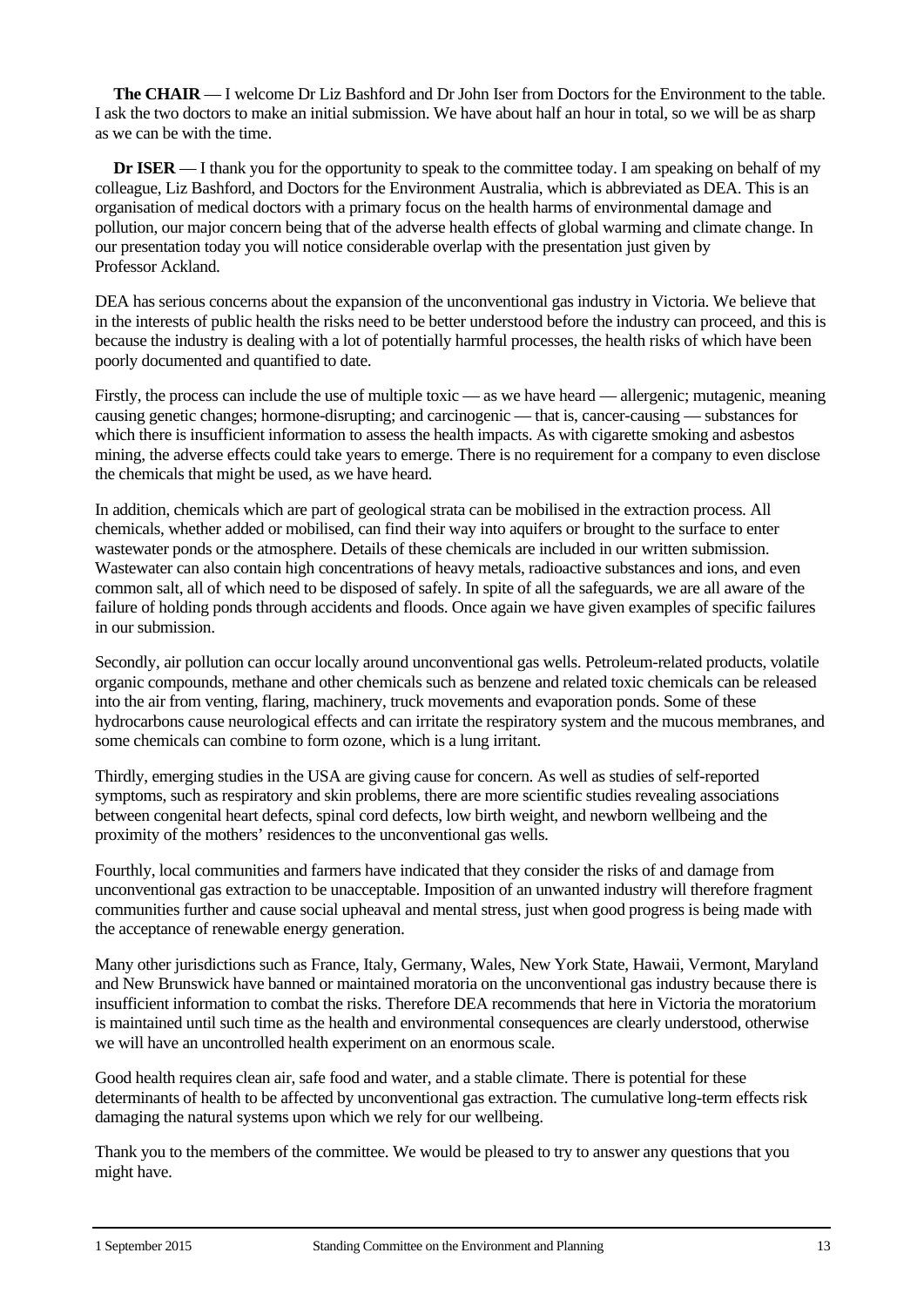**The CHAIR** — Can I thank you for your submission, your policy and your position statement as well. I might just draw a distinction in the first instance and seek your response to that. In relation to conventional gas that might be onshore, does your organisation have any objection to the use of conventional gas — that is, just tapping a well in a way that is done offshore routinely now?

**Dr BASHFORD** — Thanks for the question. I am not sure I can really answer that on behalf of DEA. We have been mainly concerned with unconventional gas because of the methods required, the extra chemicals and so on. I cannot probably comment any further than that on behalf of DEA, but I can take it on notice if you want.

**The CHAIR** — No, that is all right. I get the point that you have not considered that. In terms of the potential way forward, you have just heard the chief health officer, or the acting health chief officer, give a presentation?

**Dr BASHFORD** — Yes, we were here.

**The CHAIR** — Whatever his exact title — Professor Ackland. Do you agree with many of the positions that were put there?

**Dr BASHFORD** — Yes. I think his submission echoed ours, really, and the basic message is that there are huge gaps in our knowledge and we do not have enough knowledge to make an informed risk assessment.

**Ms SHING** — Thank you very much for your contribution and for the submission which you have made on the two-page document that has been given to the committee. You have set out a position that seems to indicate, Dr Iser, from the contribution you have made today, that a moratorium should be extended until such time as the risks are better understood. I would like to test that in the context of where the line is according to DEA about when the risks can be better understood. What might we get there, and when in fact can we say with a better degree of certainty that is satisfactory that the risks are able to be managed to an extent that an unconventional extraction industry might conceivably be able to go ahead, by reference to the risks that you have outlined, and be able to go ahead in a way that is safer and thus acceptable?

**Dr ISER** — I think we have deliberately kept that fairly open-ended because the risks may take decades to emerge or the problems may take decades to emerge. We really are saying for the foreseeable future. The risks of contaminant chemicals in aquifers could even take years to actually emerge as a problem that has actually occurred, and then downstream effects from that.

**Dr BASHFORD** — Risk is quite a personal thing as well. It really is very closely linked to the benefits. Certainly I think this is why we are finding such strong resistance in communities, because to them they are absorbing all the risks to their health, their water, their farmlands, and yet they are not going to see any benefits, or minimal benefits if any. For them, they are quite risk averse. For the government it is different. You are going to see some more benefit, so your risk level will probably be higher than theirs. For the DEA, we were talking about this before: from our point of view our mandate is not only good health through environment, it is good health through avoiding global climate change. To achieve that aim, fossil fuels need to be left in the ground. As far as DEA is concerned, the risk of digging up or drilling for gas, the long-term risks of climate change will probably not make that risk acceptable at any stage.

**Mr DALLA-RIVA** — Thank you, doctors, for your presentation. Is Doctors for the Environment Australia funded by any environmental groups?

**Dr <b>ISER** — No, we are a totally voluntary group of doctors. We receive no outside funding whatsoever.

**Mr DALLA-RIVA** — And no affiliation with any green party or green groups?

**Dr ISER** — No political affiliation whatsoever. We are loosely connected with myriad other environmental organisations, but it is just another group of people concerned about the environment.

**Mr LEANE** — Just to follow up a statement you made that communities are starting to accept renewable energy sources and generation, going to wind generation, is that something that has been explored by your group? There have been health concerns. What is your position on that?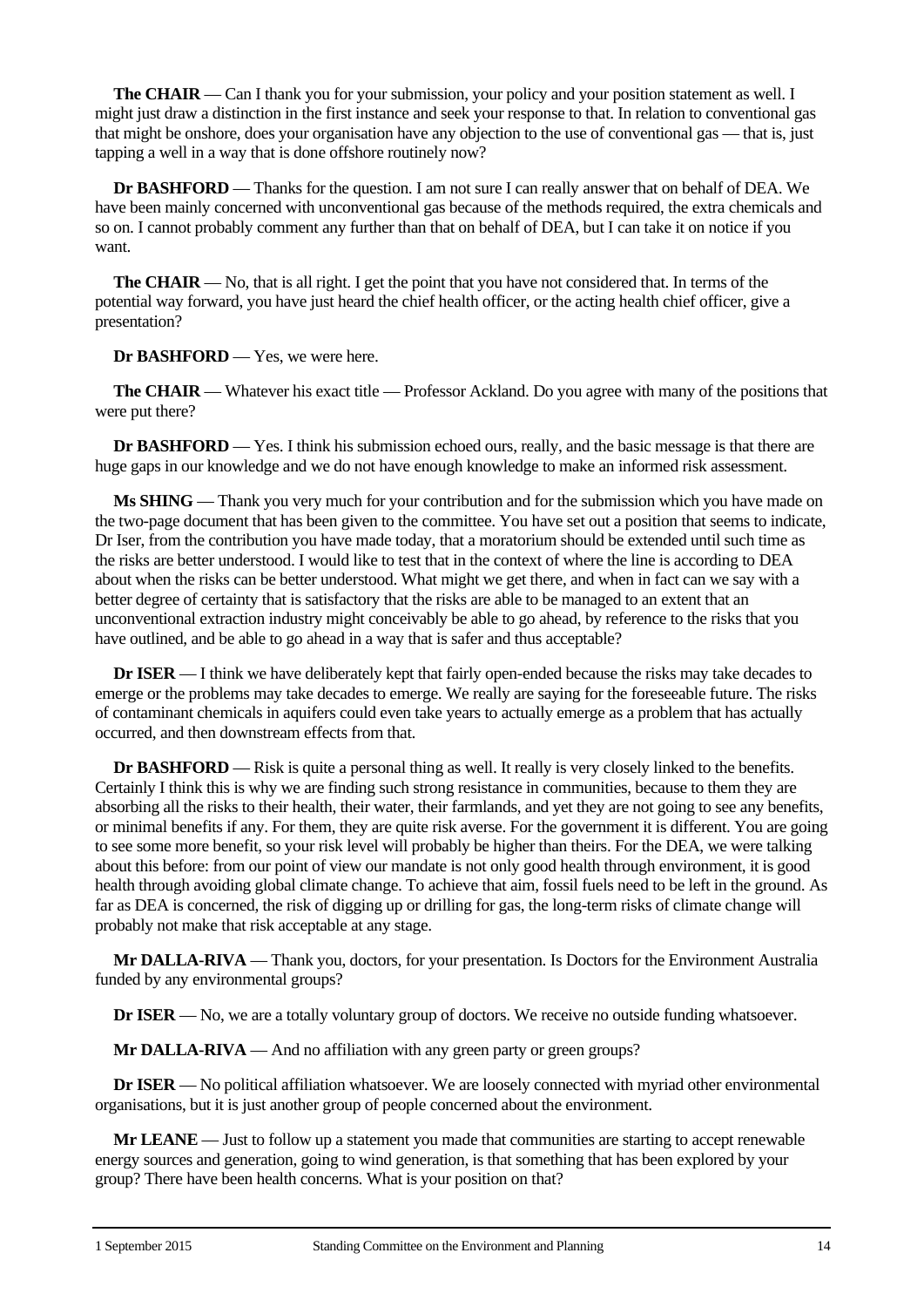**Dr ISER** — DEA has produced a position statement on wind farms and wind power generation. We have come in line with the NHMRC conclusion on that, and that is that there is no scientific evidence of physical health harms from wind generation that can be found anywhere throughout the world. The harm seemed to be more of a psychological acceptance nature, and that would be the position of the DEA.

**Ms BATH** — I am interested to know if in your research you have looked overseas and you have studied overseas health impacts or results from mining, whether it be tight, shale or coal seam gas. Can you tell me about your investigation into overseas health studies? We seem to be lacking them here.

**Dr BASHFORD** — Yes. Because of the length of time required to make a study and publish it, the lag time is kind of four, five, six years, so we are a bit slow on that, Australia, at the moment. But there are a lot of studies being done in America, and some of them are quite large studies. There are big shale gas developments, the Marcellus Shale, and some of the reports that we mentioned in our submission have come from that. There was a study of 125 000 babies that were born to women living in or near the shale gas development there. There was another study of 28 000 children born in that area, and there are a couple of ongoing studies as well in the US. So there is work coming out of the US.

**Ms BATH** — I guess to some degree would you say that it is hard to point the finger at causal or direct correlation? I am not trying to put words into your mouth, but do you see what I am saying?

**Dr BASHFORD** — At this early stage a lot of these big studies are called hypothesis-generating studies. So instead of actually trying to prove cause and effect, they are looking at whether or not there may be a problem. From those studies, if you see some positive correlations then you need to design more studies to home down on those particular problems and find out more about them. Because we are looking at large numbers of people they take a long time, and it takes a long time to get any proper evidence out of studies like that. So it is still in the preliminary stage.

Geisinger Health, which is looking at the Marcellus Shale development, is currently undergoing a long-term study. They are doing pilot studies for three to five years, looking at asthma and birth outcomes. They have just started that in the last couple of years, so those results will be out in about three years time. Then they are starting very long-term studies — so long-term health effects like cancers, heart problems, long-term respiratory problems and so on. That is going to take decades to come out.

**Ms DUNN** — Thank you, doctors, for your presentation. I just wanted to go to the submission you sent us. It talks a little bit about some impacts in Queensland, and it talks about solastalgia — whether I have that pronunciation right I do not know. There are a couple of things in that. I am just wondering whether there has been much work done or many studies done in Queensland in terms of revealing other health impacts. I do take the point of Dr Iser earlier in relation to these impacts — that they could take decades in terms of revealing anything — but I am just wondering, do we have an idea? I use Queensland because it is our turf, to a degree, and our territory, and clearly there is an understanding of some of the health impacts, but do we understand any more at this stage?

**Dr BASHFORD** — A lot of those health impacts that are coming out of Queensland, not to make light of it, are quite generalised symptoms — headaches, respiratory problems, skin problems and so on. So it is difficult to make good conclusions about those types of studies.

The Queensland government did a fairly badly designed study on health effects and found no problem after concerns were raised by a GP who lived in the Tara area. She did a very brief phone and interview survey of the symptoms and found that there was a high incidence close to the wells. The Queensland government, in response to that, did its own survey, but it was quite badly designed and it did not really reach any conclusions.

I think studies are probably being undertaken, but we do not really know of them yet. I know of two people doing PhDs on the health effects of gas wells in northern New South Wales, but those PhDs are not finished and they have not written any papers yet. So I think they are going to emerge, but it is unfortunate that we do not have a lot of studies at the moment.

**Ms DUNN** — If I can just ask one follow-up, you talked about the Queensland government research that was badly designed: what was it that made it badly designed? What were the factors?